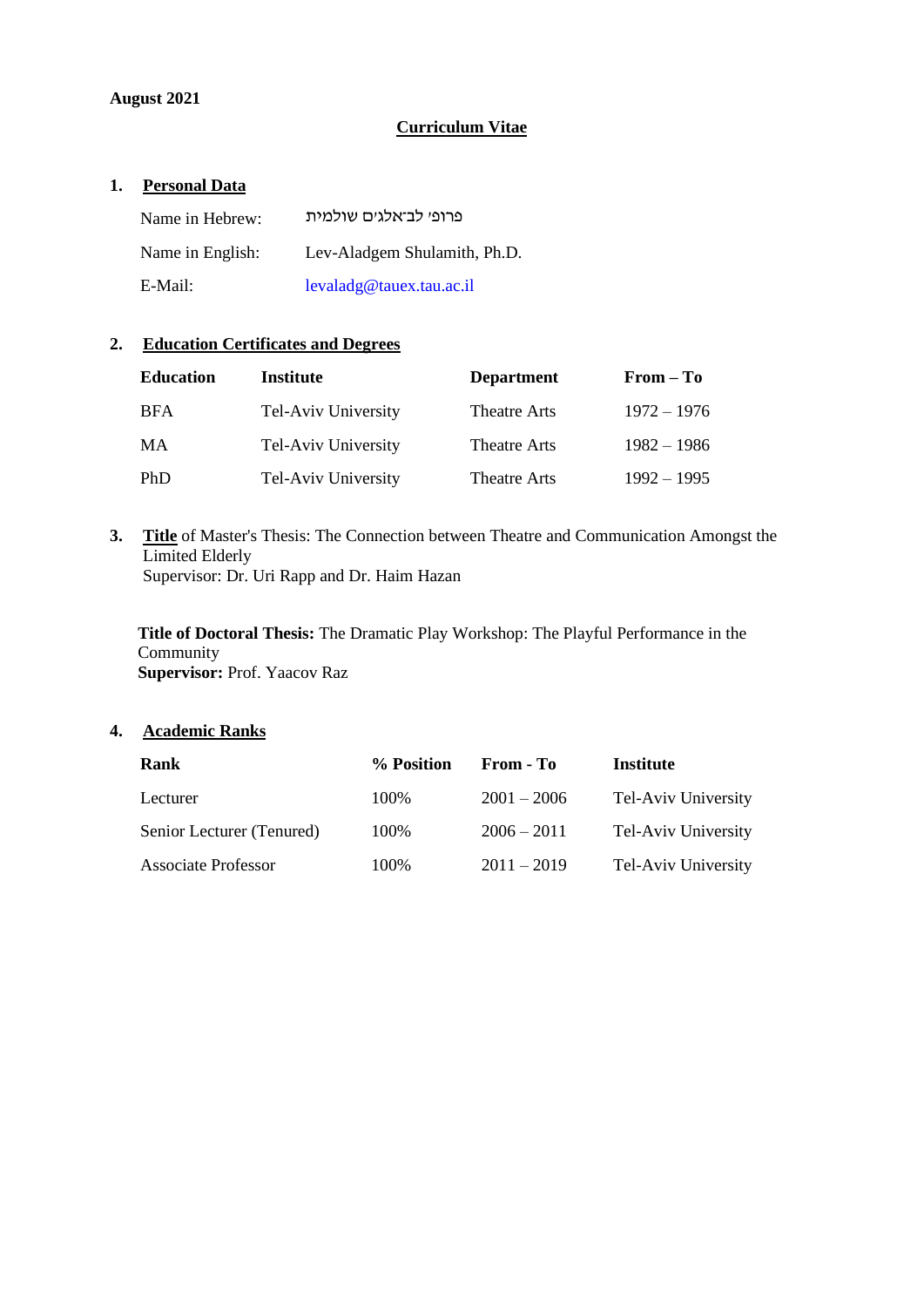## **5. Supervising Graduate and Post-Graduate Students**

# **a. Names of M.A. Students (supervised by the lecturer)**

| <b>Name of Student</b> | <b>Year of Completion</b> | Co-Supervisor     |
|------------------------|---------------------------|-------------------|
| Lior Vidoshinski       | 2003                      | Prof. Shimon Levi |
| Michal Miron-Galpaz    | 2006                      |                   |
| Einat Goldsobel-Mor    | 2006                      |                   |
| Yael Ambar             | 2006                      |                   |
| Meira Medina-Junge     | 2007                      | Prof. Dan Urian   |
| Varda Blonder          | 2013                      |                   |
| Nira Moser             | 2013                      | Prof. Shimon Levi |
| Dalit Shamir Gelman    | 2018                      |                   |
| Yonatan Calderon       | 2020                      |                   |

# **b. Names of Doctoral Students (supervised by the lecturer)**

| <b>Name of Student</b> | <b>Year of Completion</b> | Co-Supervisor  |
|------------------------|---------------------------|----------------|
| Aviad Applebaum        | 2020                      | Prof. Dov Eden |

# **6. Research Grants**

| From-To       | <b>Funding Agency</b>                               | <b>Title of Research</b>                                                                                                   | Amount     |
|---------------|-----------------------------------------------------|----------------------------------------------------------------------------------------------------------------------------|------------|
| $2002 - 2004$ | Tel-Aviv University                                 | <b>Community Theatre</b><br>in Israel                                                                                      | \$4,750    |
| $2008 - 2009$ | Tel-Aviv University                                 | <b>Community Theatre</b><br>in Israel                                                                                      | \$1,750    |
| $2010 - 2014$ | <b>Israel Science Foundation</b>                    | Rethinking<br><b>Political Theatre</b><br>and the Politics<br>of Israeli Public<br>Mainstream Theatre<br>(with Gad Kaynar) | \$125,000  |
| 2014          | <b>Israel Science Foundation</b>                    | Research Workshop on<br><b>Political Theatre:</b><br><b>Tradition and Novelty</b>                                          | 60,000 NIS |
| 2018          | Dean of the Faculty of Arts,<br>Tel-Aviv University | Granted for excellence<br>and innovation in<br>research.                                                                   | 4,300 NIS  |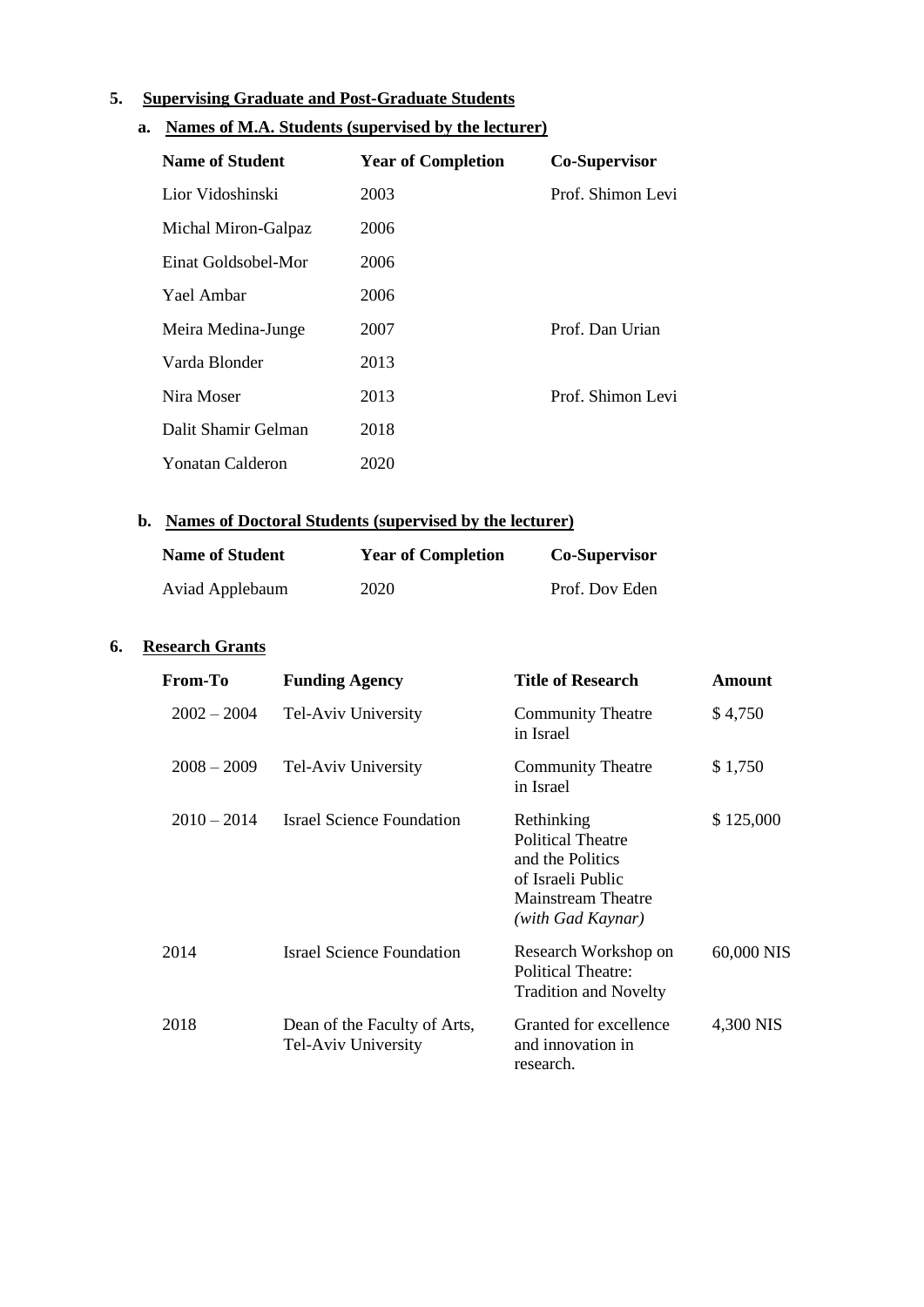## **7. Active Participation in Conferences (Only from 2001)**

- 2002 The Conference of Education for the Arts, Tel-Aviv University
- 2003 The Theatrical Event Working Group Meeting: Festival Culture in Global Perspective, Erlangen, Germany
- 2005 The Theatrical Event Working Group, Washington, D.C.
- 2014 A Conference on the Subject of Community Based Theatre and Aging, Department of Theatre Arts, Tel-Aviv University
- 2014 A Conference on the Subject of Women in the Israeli Fringe Theatre, The Western Galilee Academic College
- 2015 The Israel Science Foundation International Workshop on the Subject of Rethinking Political Theatre in Western Culture, Tel-Aviv University
- 2015 German-Israeli International Research Workshop, Department of Theatre Arts, Tel-Aviv University
- 2018 A Conference on the Subject of Israeli Community-Based Theatre, Theater Studies Department, The Western Galilee Academic College

### **8. Positions Held**

### **a. For the Department of Theatre Arts, Tel-Aviv University:**

- 2001 2013 Coordinator of the MA Exam Program.
- 2002 2010 Coordinator of the MFA Program for Directing in Community Theatre.
- 2005 2013 Academic Consultant of the MA studies.
- 2007 2012 Chair of the Faculty Interdisciplinary Graduate Arts Program: Expressivity and Creativity in the Arts.
- 2008 2016 Head of the Community-Based Theatre Studies.
- 2009 2013 Member in The Faculty Teaching Committee.
- 2009 2013 Member in The Faculty Scholarships Committee.
- 2010 2012 Artistic Manager of The University Theatre (The Theatre Department's theatre productions).
- 2012 2017 Chair of the Faculty Interdisciplinary Graduate Arts Program: Expressivity and Creativity in the Arts.
- 2013 2017 Artistic Director of The University Theatre.
- 2013 2017 Chair of the Department of Theatre Arts.
- 2017 2019 Member of the University Committee of The BA Studies.
- 2018 Member of the Search Committee for Dean of the Faculty of Arts.
- 2018 Initiating, forming and teaching the course "The Theatrical Event" (a collaboration between Tel Aviv University and The Cameri Theatre) in the within the "Celim Shluvim" program.

## **b. Outside of Tel-Aviv University:**

- 2006–2012 Member of the Committee for Advanced Studies in Gerontology, chair Prof. Haim Hazan.
- 2008 Academic consultant for the book: Dan Urian, *Theatre and Society*, The Open University (Hebrew).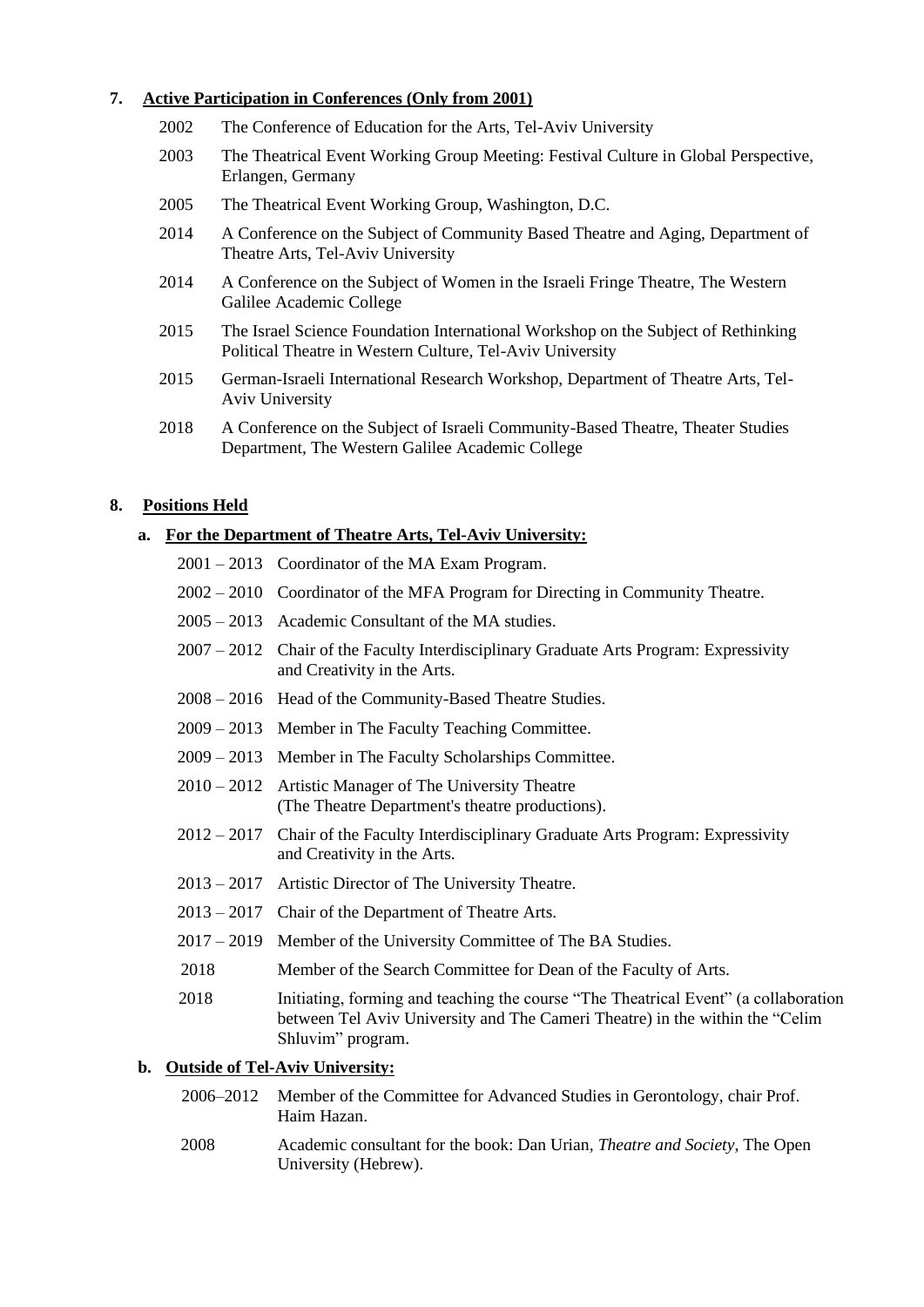| 2013–2017     | Chair of the Professional Committee of Theatre Studies of the Ministry of<br>Education.                                                                                         |
|---------------|---------------------------------------------------------------------------------------------------------------------------------------------------------------------------------|
|               | 2013 – Member of The Cameri Theatre Award for Outstanding Actors.                                                                                                               |
| $2016 - 2018$ | Member of The Israeli Academy of the Theatre Awards                                                                                                                             |
| $2016 - 2018$ | Member of The Committee of the Rosenblum Award                                                                                                                                  |
| $2017 - 2019$ | Member of the Steering Committee of Theater Cluster in The Digital Visual<br>& Performing Arts Project, Conducted by Ministry of Jerusalem and Heritage<br>and National Library |
| $2017-$       | Member of the Scientific Committee of The Israeli Association for Theatre<br>Research                                                                                           |
| $2017 -$      | Chair of the Professional Committee of The Center for Experimental Theatre,<br>Rabinowitz Foundation.                                                                           |

### **9. Additional Professional Experience**

| 1982          | Teaching and practicing theatre with primary school students.                                      |
|---------------|----------------------------------------------------------------------------------------------------|
| $1982 - 1983$ | Facilitating community-based theatre with a group of elderly Mizrahi women.                        |
| $1982 - 1984$ | Facilitating theatre in a rehabilitation day-care centre.                                          |
| $1983 - 1985$ | Conducting drama and theatre workshops for social workers.                                         |
| $1987 - 1991$ | Teacher at Tel-Aviv University; the Theatre Department.                                            |
| $1992 - 1994$ | Conducting creative drama workshops for children and women in Johannesburg,<br>South Africa.       |
| $1994 - 2001$ | Teacher at Tel-Aviv University, the Theatre Department.                                            |
| $1994 - 1996$ | Drama teacher at Oranim Teacher's College, Haifa.                                                  |
| $1994 - 1996$ | Supervising community-based theatre projects of the theatre department at Tel-<br>Aviv University. |
| $1996 - 2001$ | Drama teacher at State Teacher's College of the Kibbutz Movement, Tel-Aviv.                        |
| 1998          | Reviewer for the academic journal <i>Gerontology</i> (Hebrew).                                     |
| $2000 - 2001$ | Lecturer at Netanya Academic College, the School of Communication.                                 |
| $2000 - 2001$ | Academic consultant at the Cameri Theatre of Tel-Aviv.                                             |
| $2004 - 2005$ | Reviewer for the academic journal <i>Theory and Criticism</i> (Hebrew).                            |
| $2009 - 2011$ | Reviewer for the academic Journal <i>Israeli Sociology</i> (Hebrew).                               |

## **10. Scientific Areas of Specialization**

Community-based Theatre, Educational Drama and Theatre, Political Theatre, Feminist Theatre, Theatre & Therapy, Play and Performance, Israeli Theatre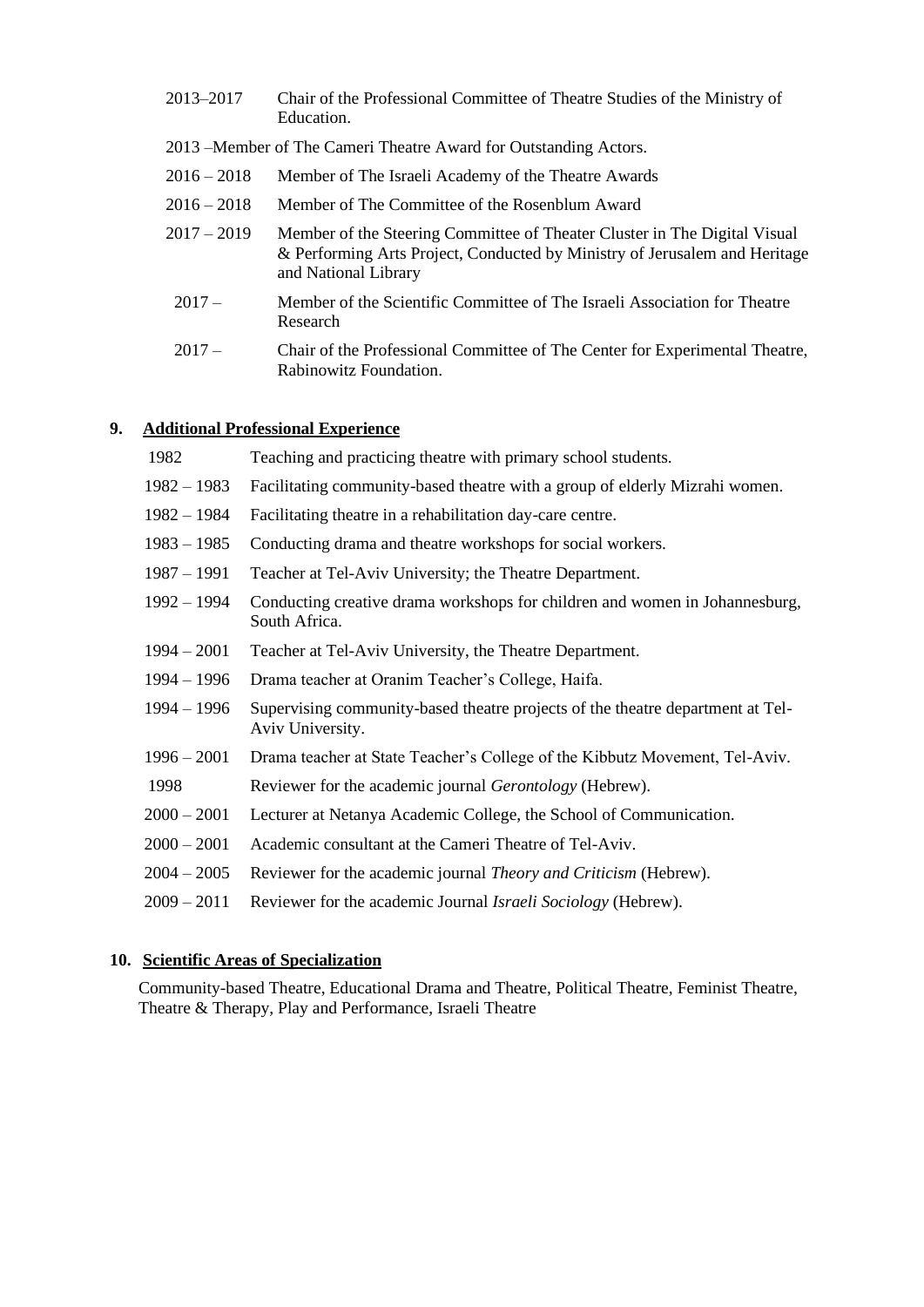## **11. Academic Profile**

## **Theatre and Philosophy:**

While previously I appropriated mainly critical methodologies from the social science in order to formulate the theory and practice of community-based theatre in Israel for the first time, I have since ventured into philosophy with the intention of finding new analytical tools for the reading of theatre in general and community-based theatre in particular. My in-depth study focused mostly on the philosophy of Jacques Rancière whose radical ideas about politics and aesthetics challenged and encouraged me to 'think differently' about my basic presuppositions in regard to political theatre, alternative theatre, and community-based theatre.

In the article ["The Ignorant Facilitator: Education, Politics and Theatre in Co-Communities"](https://doi.org/10.1080/13569783.2015.1068108) published in the Journal *Research In Drama Education* (2015) I employ the educational theory of Rancière for a reflexive and critical reconsideration of the pedagogy of the theatre facilitator, while also offering a novel approach to several of community-based theatre's building blocks such as: empowerment, change, activism and community.

The article "Performing Philosophy: Rancière as Playwright, Director and Performer in The Ignorant School Master", accepted for the book *[Rancière and Performance](https://rowman.com/ISBN/9781538146576/)* (TBP in 2021 by Rowman & Littlewood) provides a comprehensive and detailed study of a specific text by Rancière from a dramatic and performative point of view that is still missing from the accepted interpretations. Thus, such a reading, which only a theatre scholar and practitioner can offer, contributes to an extended and new understanding of the philosophy of Rancière in general and *The Ignorant School Master* in particular.

In the article "Playing Culture: The Return of/to Homo Ludens", published in the book *[Playing](https://brill.com/view/title/31041)  Culture: [Conventions and Extensions of Performance](https://brill.com/view/title/31041)* (Rodopi, 2014) I focus on the philosophy of Hans-Georg Gadamer, especially on his idea of *playing*, which he elaborated on earlier conceptions of the philosophers Immanuel Kant and Friedrich Schiller. Through drawing attention to these philosophers I suggest *theatrical playing* as a basic cultural component by which to analyze and differentiate between events of (autotelic) *playing culture* and events of (telic) *performing culture*. I thus advocate the importance of the theatrical modes of playing by means of which the instrumental *performing self* can become once more a liberated *playing self*.

## **Theatre and Politics:**

In 2010 I received (together with Prof. Gad Kaynar) the Israel Science Foundation grant for a study titled *Rethinking Political Theatre and the Politics of Israeli Public Mainstream Theatre*. In 2014 we received an additional grant from the Israel Science Foundation in order to conduct a three-day international research workshop on the subject *Political Theatre: Tradition and Novelty*, held at Tel Aviv University, 2–4 March 2015. In my Keynote Speech "Rethinking Political Theatre in Western Culture", my main argument was that facing the prevalent stand that denounces the public theatre for being non-political and escapist, it might be useful to reconsider not only the theatre itself, but also the acknowledged concepts and discourse by which theatre scholars are used to experiencing and giving meaning to theatre performances in both the centre and the margins of the theatrical field. Based on this lecture I later wrote an article ["Where Has](https://muse.jhu.edu/article/716851)  [the Political Theatre in Israel Gone?: Rethinking the Concept of Political Theatre Today"](https://muse.jhu.edu/article/716851), published the journal *Theatre History Studies* (2018). In this article, in which I interconnect between Theatre, Philosophy and Politics, I present Jacques Rancière's radical theory of the political as a possible new concept by which to look into the potential politicity of a given theatre performance. By employing this concept for the analysis of four institutional and non-institutional theatre performances, I demonstrate how Rancière's alternative concept might contribute to the reconfiguration of the notion of political theatre and performance.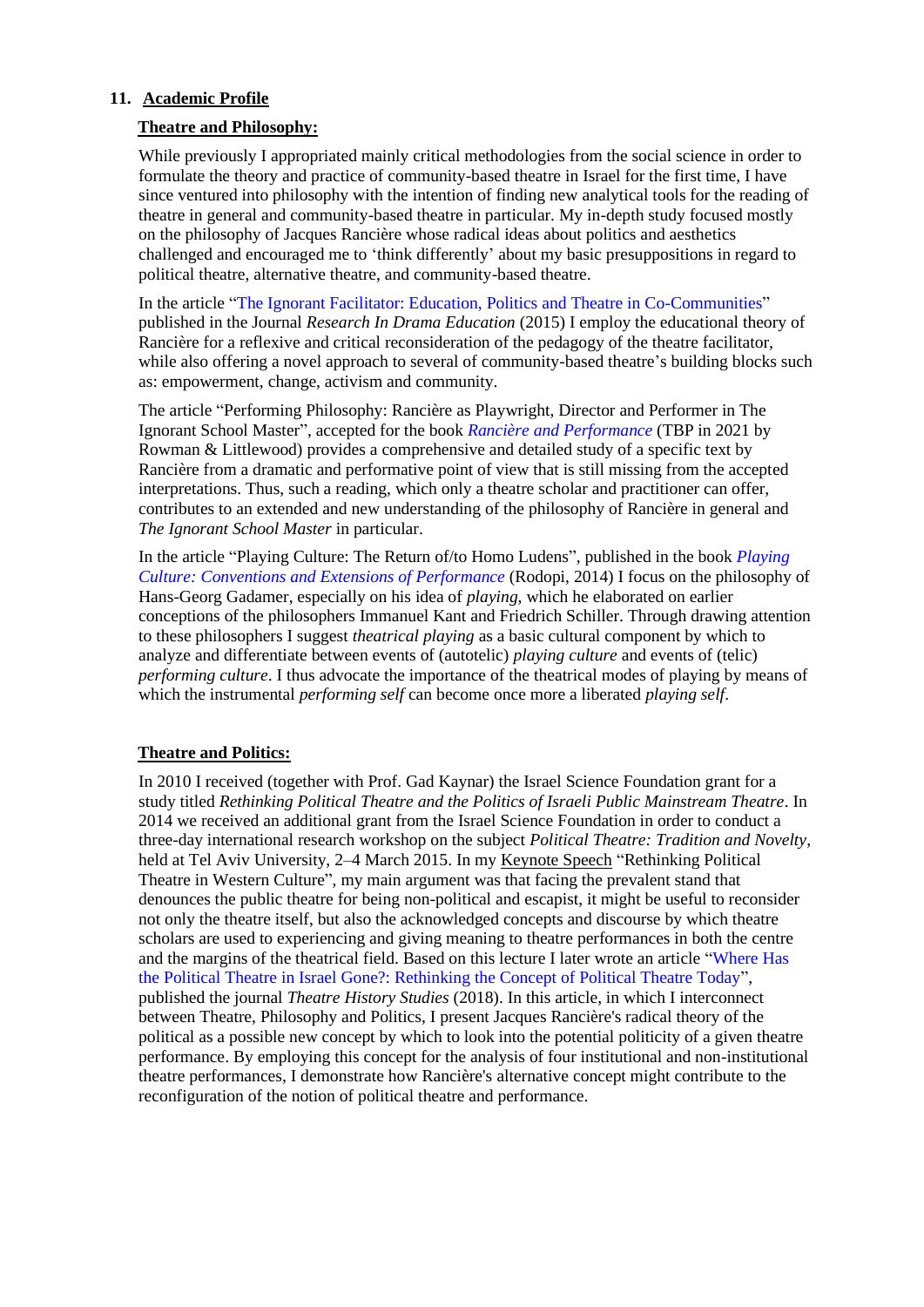The article "Auschwitz: George Tabori's Little Joke", published in the book *[Marking Evil:](https://www.vanleer.org.il/en/publications/marking-evil/)  [Holocaust Memory in the Global Age](https://www.vanleer.org.il/en/publications/marking-evil/)* (Berghahn Books, 2015) focuses on how the drama and theatre of George Tabori challenges and counteracts the accepted politics of the Holocaust in general and that of the Holocaust Theatre in particular. The article's novel proposition is to perceive George Tabori's artistic project as the herald of the new global ethics and practice of the Holocaust as a supervalue appropriated worldwide for self and communal identity formation, as well as for symbolic and material claims. Thus, this article contributes not only to the discourse on theatre, politics, and the Holocaust but also to the immerging discourse on the globalization of the memory of the Holocaust.

The article ["Actor, Character, and the Political in Nola Chilton's Documentary Theatre"](https://doi.org/10.1080/13569783.2018.1494559), published in the journal *Research in Drama Education* (2018) presents a panoramic discussion of Nola Chilton's unique contribution to the academic discourse on documentary theatre in general and on acting in particular.

#### **Theatre and Community:**

The main subject of my research has been community-based theatre, including its artistic, political, feminist, educational, and therapeutic singularities and implications.

The article ["Bare Theatre of a Bare Life: a Community-Based Project in Jaffa"](https://doi.org/10.1017/S0266464X17000033), published in the Journal *New Theatre Quarterly* (2017) interconnects between community-based theatre, feminist theory, critical sociology, and philosophy. Drawing upon the theory of *bare life* by the philosopher Giorgio Agamben, I suggest a new mode of a women-based community theatre characterized by its rough and sparse performativity. Rather than reading it as an unready and *misperformance*, I suggest its identification it as a novel form of bare theatre – a faithful poetic and political articulation of those communities that are doomed to bare life by the establishment.

The article "The Eleventh Plague: Community-Based Theatre of the Battered Women", published in the book *[Inter-Art Journey: Exploring the Common Grounds of the Arts: Studies in Honor of](http://www.sussex-academic.com/sa/titles/theatre_drama/Yaari.htm)  [Eli Rozik](http://www.sussex-academic.com/sa/titles/theatre_drama/Yaari.htm)* (Sussex Academic Press, 2015) is based on my Keynote Speech "*The Eleventh Plague:* Community-Based Theatre as Citizen Art of the Battered Women", presented at the *International Federation for Theatre Research – Annual Conference*, Washington D,C., 2005. This article offers an extensive feminist reading of a theatre project created and performed by women suffering domestic violence. It also indicates the unique and central contribution of this women-based theatre to the public and academic discourse of domestic violence in general and the history of feminist theatre in Israel in particular.

In the article ["'Yes, You Can': From Symbolic Resistance to Social Activism and Back"](https://doi.org/10.1080/13569783.2017.1286976), published in the journal *Research In Drama Education* (2017) I return to a special historical moment in the early 1970s demonstrating how the spirit of social became transported from the international, through the national, into the local sphere of Jerusalem and gave birth to a radical grassroots theatre. I also discuss the singularity of this theatre that had emerged not only out of one social movement, but that also generated another social movement, offering a unique form of activism based on the combination of on-stage and off-stage non-violent actions. I present such an alternative socio-aesthetic intervention as still relevant here and for other conflict-affected situations and locations beyond that of Israel, while also contributing to the general discourse on the transformative power of theatre.

The article ["Models of Alternative Theater in the Classroom"](https://muse.jhu.edu/article/700020), published in the *The Journal of Aesthetic Education* (2018) proposes a devising model for the classroom, which is based on the combination of alternative theatre and community-based theatre as a politico-aesthetic space that facilitates a dialogical encounter between the diverse activities that constitute drama-in-education. The article accordingly introduces several central models of alternative and community-based theatre, elaborating upon them to produce a devising model for a theatrical event in the classroom, using examples from a workshop for kindergarten teachers that I had facilitated at a teachers' college in Israel.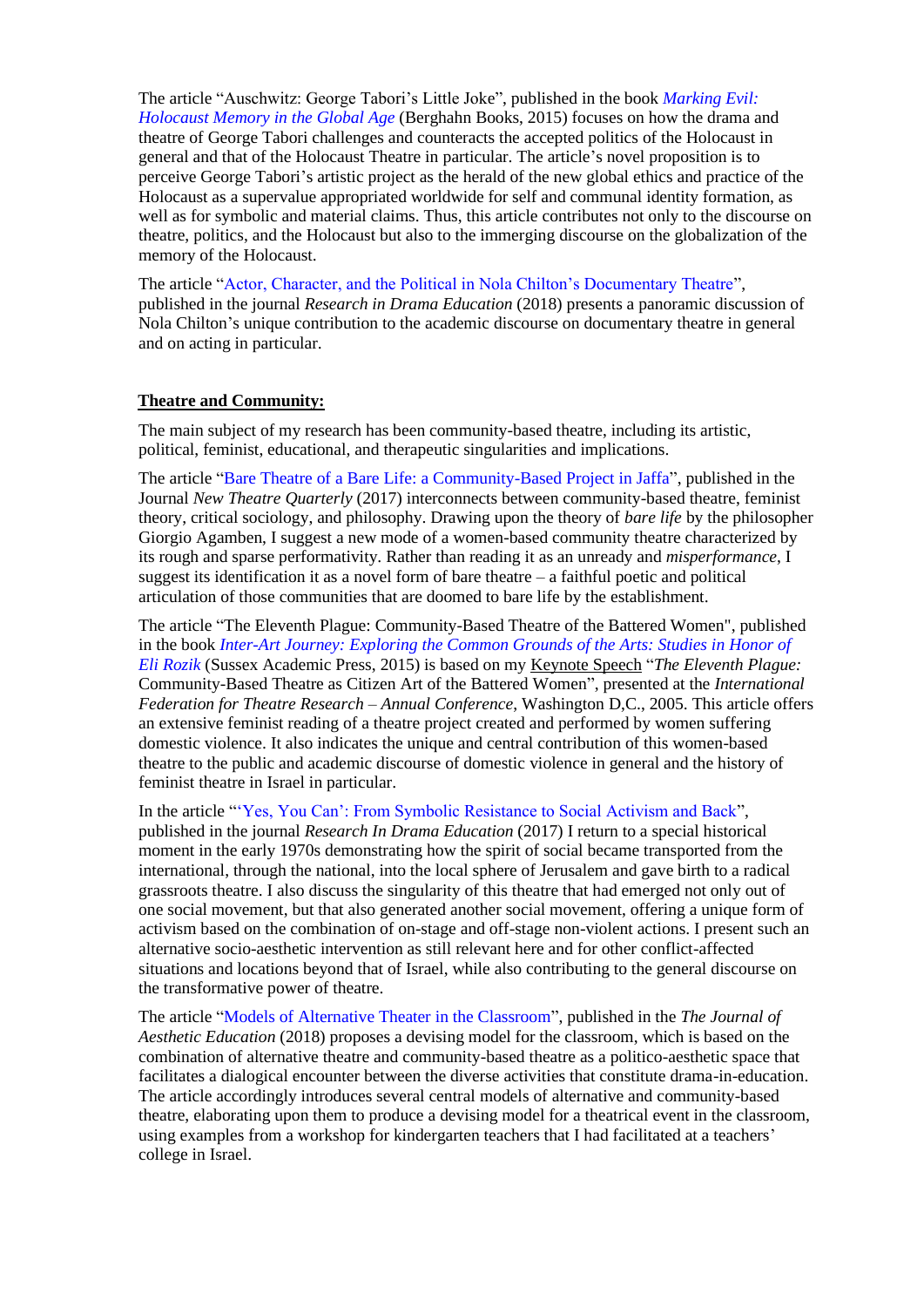The article ["Rehabilitation from the Critical Perspective of Israeli Community-Based Theater"](https://doi.org/10.1080/10486801.2017.1366472), published in the journal *Contemporary Theatre Review* (2017), draws attention to the original drama (texts) written in the framework of Israeli community-based theatre as artistically encoded articulations of voices from below, and their significance as valuable, historical documents in their own right. The article focuses on two community-based texts from the 1980s, demonstrating how they challenged the existing public and academic discourse on Project Renewal – the joint program of the government and the Jewish Agency for the rehabilitation of distressed neighborhoods.

## **Future Research Plan**

My intention is to continue my research on the intersection between theatre, community, and society.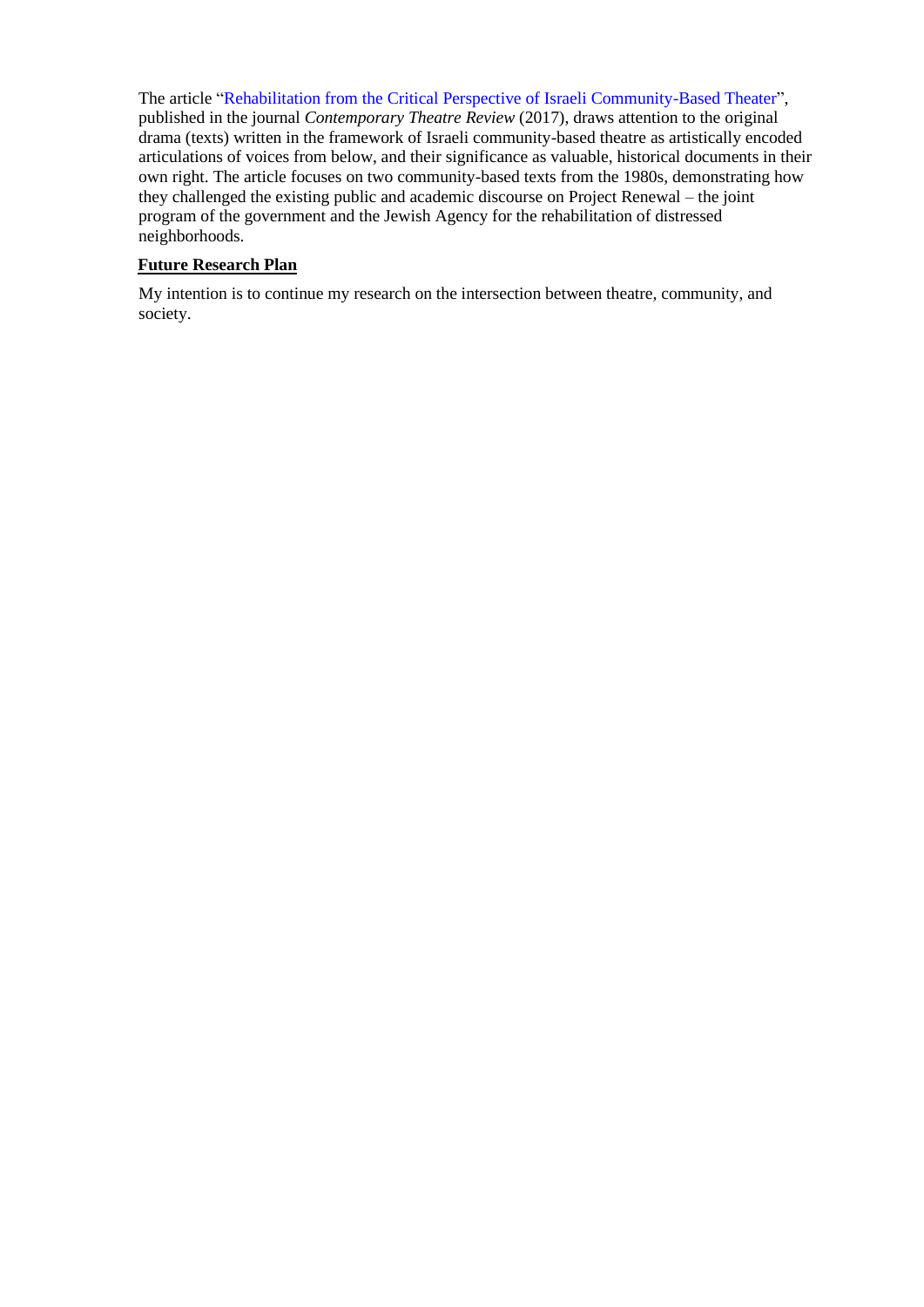## **Publications**

#### **Lev-Aladgem Shulamith, Ph.D.**

## **Refereed Publications**

#### **A. Books (as author)**

.1 לב־אלג׳ם, ש. )2010(. [ניצבים בקדמת הבמה: מחאה, חגיגה וחתרנות בתיאטרון הקהילתי](https://www.pardes.co.il/?id=showbook&catnum=965-311-071-3). חיפה: פרדס והוצאת הספרים של אוניברסיטת חיפה.

2. Lev-Aladgem, S. (2010). *[Theatre in Co-Communities: Articulating Power](https://www.palgrave.com/gp/book/9780230555198)*. Palgrave Macmillan.

### **B. Books (as editor)**

3. Hauptfleisch, T.; Lev-Aladgem, S; Martin, J; Sauter, W; Schoenmakers, H. (Eds.) (2007). *[Festivalising!: Theatrical Events, Politics and Culture](https://brill.com/view/title/31036), Amsterdam: Rodopi.* 

## **C. Articles and Chapters in Books**

- .4 לב־אלג׳ם, ש. )2013(. ״כשהאמת נשמעת כמו שקר, צריך להמציא שקר שיישמע כמו אמת״: האישה האמתית של מרים קייני. בתוך : ז. כספי וג. קינר (עורכים), *צפייה חוזרת : עיון* [מחודש במחזאות מקור](https://www.bialik-publishing.co.il/index.php?dir=site&page=catalog&op=item&cs=1633) )עמ׳ 225–237(. באר־שבע: אוניברסיטת בן־גוריון בנגב.
- 5. Jackson, A.; Lev-Aladgem, S. (2004). Rethinking Audience Participation: Audiences in Alternative and Educational Theatre. In:V.A. Cremona; P. Eversmann; H. van Maanen; W. Sauter; J. Tulloch (Eds.), *[Theatrical Events: Borders Dynamics Frames](https://brill.com/view/title/31034)* (pp. 207– 236). Amsterdam & New York: Rodopi.
- 6. Lev-Aladgem, S. (2007). The Israeli National Community Theatre Festival: The Real and the Imagined. In: T. Hauptfleisch; S. Lev-Aladgem; J. Martin W. Sauter; H. Schoenmakers (Eds.), *[Festivalising!: Theatrical Events, Politics and Culture](https://brill.com/view/title/31036)* (pp. 187– 202). Amsterdam & New York: Rodopi.
- 7. Lev-Aladgem, S. (2014). Playing Culture: The Return of/to the Homo Ludens. In: V. A. Cremona; R. Hoogland; G. Morris; W. Sauter (Eds.), *[Playing Culture: Conventions and](https://brill.com/view/title/31041)  [Extensions of Performance](https://brill.com/view/title/31041)* (pp. 23–38). New York: Rodopi.
- 8. Lev-Aladgem, S. (2015). Auschwitz: George Tabori's Short Joke. In: A. Goldberg & H. Hazan (Eds.), *[Marking Evil: Holocaust Memory in the Global Age](https://www.vanleer.org.il/en/publications/marking-evil/)* (pp. 266–283). New York & Oxford: Berghahn Books & The Van Leer Jerusalem Institute.
- 9. Lev-Aladgem, S. (2015). The Eleventh Plague: Community-Based Theatre of the Battered Women. In: N. Yaari (Ed.), *[Inter-Art Journey: Exploring the Common Grounds](http://www.sussex-academic.com/sa/titles/theatre_drama/Yaari.htm)  [of the Arts: Studies in Honor of Eli Rozik](http://www.sussex-academic.com/sa/titles/theatre_drama/Yaari.htm)* (pp. 198–208). Eastbourne: Sussex Academic Press.
- 10. Lev-Aladgem, S. (2021) Performing Philosophy: Rancière as Playwright, Director and Performer in *The Ignorant Schoolmaster*. In N. Fryer and C. Conroy (eds.), *[Rancière and](https://rowman.com/ISBN/9781538146576/)  [Performance](https://rowman.com/ISBN/9781538146576/)* (pp. 59–79). Lanham, Maryland: Rowman & Littlewood.

#### **D. Articles in Periodicals**

.11 לב־אלג׳ם, ש. )1996(. [דרמה במרכז שיקומי גריאטרי –](https://www.jstor.org/stable/23482174) מודל ההתמודדות המשחקי. גרונטולוגיה: כתב־עת בנושאי הזיקנה, חורף 1996/7)76(, 48–.56

.12 לב־אלג׳ם, ש. )1997(. [דימויי זיקנה במחזותיו של בקט.](https://www.jstor.org/stable/23482306) גרונטולוגיה: כתב־עת בנושאי הזיקנה, קיץ 1997)78(, 58–.65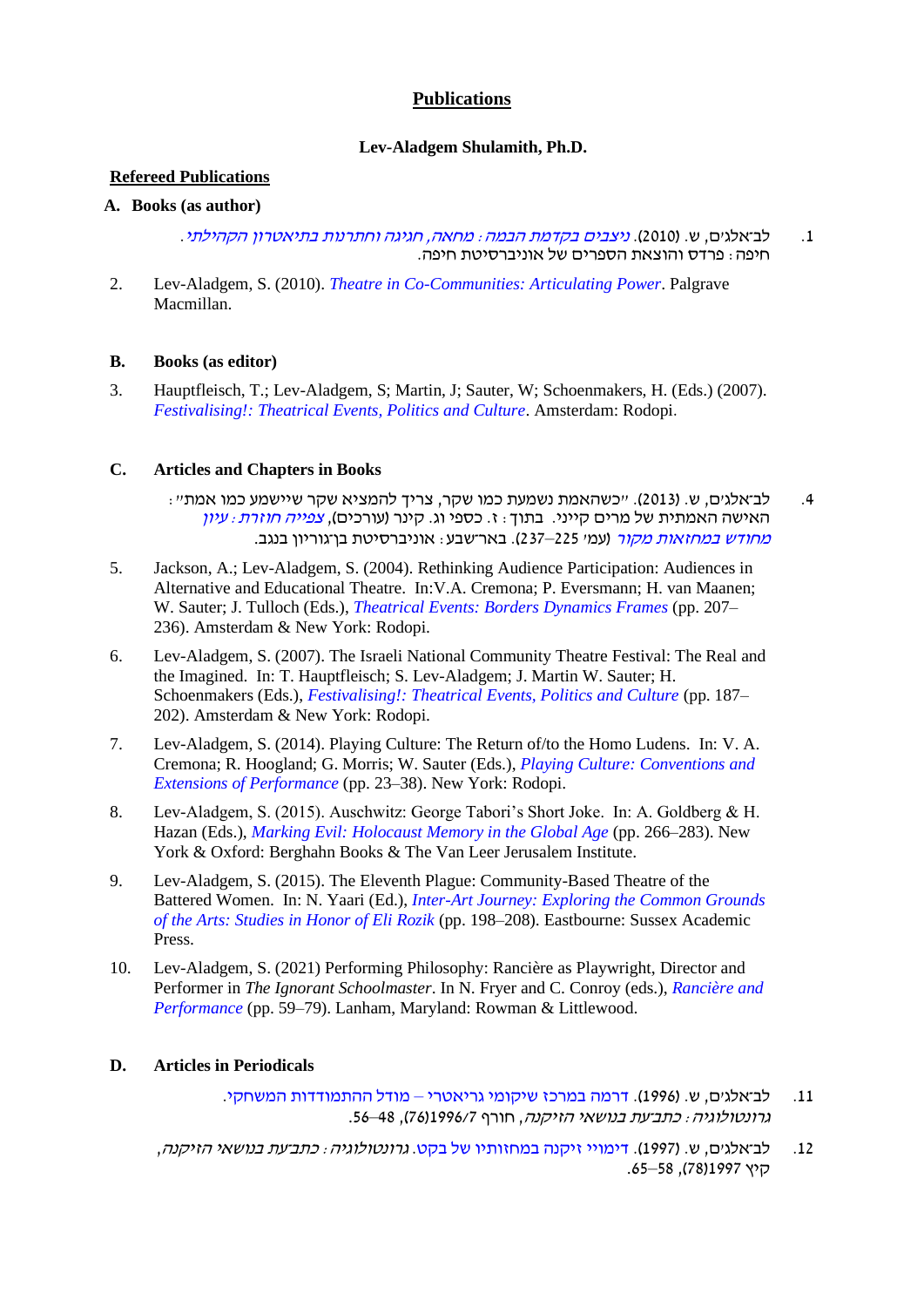- .13 פירסט, ע.; לב־אלג׳ם, ש. )2000(. [במעגל השוליות: מתיאטרון קהילתי לתקשורת המונים.](https://www.jstor.org/stable/23916360) קשר, ,28 82– .94
- .14 לב־אלג׳ם, ש. )2005(. [מכה שלא כתובה בתורה: נשים מוכות בתיאטרון הקהילתי.](https://theory-and-criticism.vanleer.org.il/product/מכה-שלא-כתובה-בתורה-נשים-מוכות-בתיאטרו) תיאוריה וביקורת, ,27 145–.169
- .15 לב־אלג׳ם, ש.; פירסט, ע. )2005(. [ההצגה ״מחבואים״ בתיאטרון קהילתי ביפו: נשים](https://www.jstor.org/stable/23658383)  מזרחיות ״כותבות״ [את זהותן התרבותית.](https://www.jstor.org/stable/23658383) מגמות: כתב עת למדעי ההתנהגות, מד)1(, 83– .105
- .16 לב־אלג׳ם, ש. )2006(. [״מה זאת אומרת אנחנו משוקמים שלכם? מה אנחנו נכים?״ –](https://www.jstor.org/stable/23441994) פרויקט [שיקום שכונות מהמבט ״מלמטה״ של התיאטרון הקהילתי.](https://www.jstor.org/stable/23441994) סוציולוגיה ישראלית: כתב עת לחקר החברה בישראל, ח(1), 7–27.
	- .17 לב־אלג׳ם, ש. )2007(. [היסטוריה ״מלמטה״: מפגש בין התאטרון המקצועי לתאטרון](https://www.jstor.org/stable/23443769)  [הקהילתי.](https://www.jstor.org/stable/23443769) זמנים: רבעון להיסטוריה, קיץ 2007)99(, 64– .73
	- .18 לב־אלג׳ם, ש. )2007(. [תיאטרון נגד: מחאה סמלית ופעולה חברתית בירושלים.](https://theory-and-criticism.vanleer.org.il/product/תיאטרון-נגד-מחאה-סמלית-ופעולה-חברתית-ב) תיאוריה וביקורת, ,30 111–.134
	- 19. לב־אלגים, ש. (2010). אמהות ובנות [העלילה האסורה.](https://library.osu.edu/projects/hebrew-lexicon/99995-files/99995095/99995095-010/99995095-010-185-208.pdf) *מכאן: כתב־עת לחקר הספרות* והתרבות היהודית והישראלית, י, 185–.208
- .20 לב־אלג׳ם, ש. )2011(. [כלת הים: שלוש אימהות פלסטיניות־ישראליות משחקות בארגז חול.](https://www.jstor.org/stable/23442802) סוציולוגיה ישראלית: כתב עת לחקר החברה בישראל, 12)2(, 281– .302
- 21. Lev-Aladgem, S. (1996). Ritualising the Holocaust: Creating a Universal Metaphor of Evil. *Assaph: Studies in the Theatre*, C 12, 149–165.
- 22. Lev-Aladgem, S. (1998). [Improvisation upon the Scroll of Esther: Symbolic Inversion in](https://www.jstor.org/stable/3814752)  [an Adult Day-Care Center.](https://www.jstor.org/stable/3814752) *Journal of Folklore Research*, 35(2), 127–143.
- 23. Lev-Aladgem, S. (1998). [Creating a Therapeutic Playful Dialogue](https://www.sciencedirect.com/science/article/pii/S0197455698000288) with a Patient [Suffering from Parkinson's Disease.](https://www.sciencedirect.com/science/article/pii/S0197455698000288) *The Arts in Psychotherapy*, 25(4), 237–243.
- 24. Lev-Aladgem, S. (1999). [From Ritual to Drama and Back in a Rehabilitation Day-Care](https://www.sciencedirect.com/science/article/pii/S0890406599800991)  [Center.](https://www.sciencedirect.com/science/article/pii/S0890406599800991) *Journal of Aging Studies*, 13(3), 241–364.
- 25. Lev-Aladgem, S. (1999). [Dramatic Play Amongst the Aged.](https://doi.org/10.1080%2F02630672.1999-2000.9689522) *Dramatherapy*, 21(3), 3–10.
- 26. Lev-Aladgem, S. (2000). [From a Text to a Theatrical Event.](https://doi.org/10.1080/10486800008568586) *Contemporary Theatre Review*, 10(2), 61–74.
- 27. Lev-Aladgem, S. (2000). [Carnivalesque Enactment at the Children's Medical Centre of](https://doi.org/10.1080/713692882)  [Rabin Hospital.](https://doi.org/10.1080/713692882) *Research in Drama Education: The Journal of Applied Theatre and Performance*, 5(2), 163–174.
- 28. Lev-Aladgem, S. (2003). [From Object to Subject: Israeli Theatres of the Battered](https://doi.org/10.1017/S0266464X03000058)  [Women.](https://doi.org/10.1017/S0266464X03000058) *New Theatre Quarterly*, 19(2), 139–149.
- 29. Lev-Aladgem, S. (2003). [Ethnicity, Class and Gender in Israeli Community Theatre.](https://doi.org/10.1017/S0307883303001056) *Theatre Research International*, 28(2), 181–192.
- 30. Lev-Aladgem, S. (2004). [Whose Play Is It?: The Issue of Authorship/Ownership in Israeli](https://www.jstor.org/stable/4488575)  [Community-Based Theatre.](https://www.jstor.org/stable/4488575) *TDR: The Drama Review*, 48(3), 117–134.
- 31. Lev-Aladgem, S.; First, A. (2004). [Community Theatre as a Site for Performing Gender](https://doi.org/10.1080/14680770410001674635)  [and Identity.](https://doi.org/10.1080/14680770410001674635) *Feminist Media Studies*, 4(1), 37–50.
- 32. Lev-Aladgem, S. (2005). [The Israeli National Community Theatre Festival: the Real and](https://doi.org/10.1017/S0307883305001537)  [the Imagined.](https://doi.org/10.1017/S0307883305001537) *Theatre Research International*, 30(3), 284–295.
- 33. Lev-Aladgem, S. (2006). [Remembering Forbidden Memories: Community Theatre and](https://doi.org/10.1080/13504630600744112)  [the Politics of Memory.](https://doi.org/10.1080/13504630600744112) *Social Identities: Journal for the Study of Race, Nation and Culture*, 12(3), 269–283.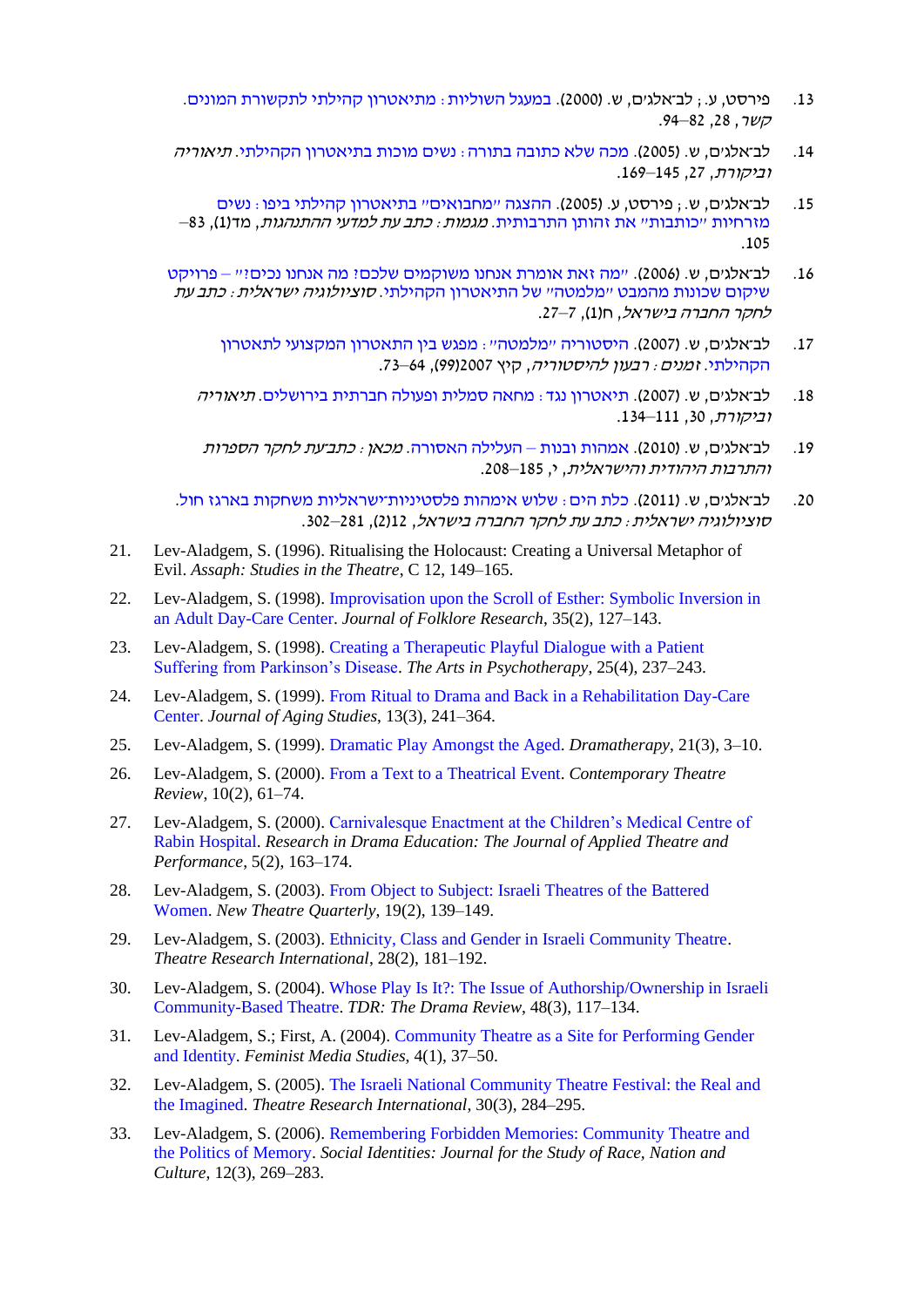- 34. Lev-Aladgem, S. (2008). [Between Home and Homeland: Facilitating Theatre with](https://doi.org/10.1080/13569780802410632)  [Ethiopian Youth.](https://doi.org/10.1080/13569780802410632) *Research in Drama Education: The Journal of Applied Theatre and Performance*, 13(3), 275–293.
- 35. Lev-Aladgem, S. (2010). [Miriam Kainy: The Survivor Artist on the Establishment Stage.](https://muse.jhu.edu/article/405075) *Nashim: A Journal of Jewish Women's Studies & Gender Issues*, 20, 140–155.
- 36. Lev-Aladgem, S. (2010). [Public Theatre, Community Theatre, and Collaboration: Two](https://doi.org/10.1017/S0266464X10000679)  [Case Studies.](https://doi.org/10.1017/S0266464X10000679) *New Theatre Quarterly*, 26(4), 369–382.
- 37. Lev-Aladgem, S. (2014). [Playing Culture: The Return of/to The Homo Ludens.](https://search.proquest.com/docview/1518639988) *Themes in Theatre*, 8, 23–38.
- 38. Lev-Aladgem, S. (2015). [The Ignorant Facilitator: Education, Politics and Theatre in Co-](https://doi.org/10.1080/13569783.2015.1068108)[Communities.](https://doi.org/10.1080/13569783.2015.1068108) *Research in Drama Education: The Journal of Applied Theatre and Performance*, 20(4), 511–523.
- 39. Lev-Aladgem, S. (2017). ['Yes, You Can': From Symbolic Resistance to Social Activism](https://doi.org/10.1080/13569783.2017.1286976)  [and Back.](https://doi.org/10.1080/13569783.2017.1286976) *Research in Drama Education: The Journal of Applied Theatre and Performance*, 22(2), 202–215.
- 40. Lev-Aladgem, S. (2017). [Bare Theatre of a Bare Life: a Community-Based Project in](https://doi.org/10.1017/S0266464X17000033)  [Jaffa.](https://doi.org/10.1017/S0266464X17000033) *New Theatre Quarterly*, 33(2), 113–124.
- 41. Lev-Aladgem, S. (2017). [Rehabilitation from the Critical Perspective of Israeli](https://doi.org/10.1080/10486801.2017.1366472)  [Community-Based Theater.](https://doi.org/10.1080/10486801.2017.1366472) *Contemporary Theatre Review*, 27(4), 512–528.
- 42. Lev-Aladgem, S. (2018). [Where Has the Political Theatre in Israel Gone?: Rethinking the](https://muse.jhu.edu/article/716851)  [Concept of Political Theatre Today.](https://muse.jhu.edu/article/716851) *Theatre History Studies*, 37, 191–208.
- 43. Lev-Aladgem, S. (2018). [Models of Alternative Theater in the Classroom.](https://muse.jhu.edu/article/700020) *The Journal of Aesthetic Education*, 52(3), 72–86.
- 44. Lev-Aladgem, S. (2018). [Actor, Character, and the Political in Nola Chilton's](https://doi.org/10.1080/13569783.2018.1494559)  [Documentary Theatre.](https://doi.org/10.1080/13569783.2018.1494559) *Research in Drama Education: The Journal of Applied Theatre and Performance*, 23(4), 548–562 .

#### **E. Accepted for publication**

45. לב־אלגים, ש. "משחק: חוויה ממשית של הלא ממשי". התקבל לעי*ונים בחינוך*.

#### **F. Non-Refereed Publications**

- .46 לב־אלג׳ם, ש. )2002(. של מי המחזה הזה? תיאטרון קהילתי בין הכותבים המכתיבים והמכותבים. תיאטרון: רבעון לתיאטרון עכשווי, ,9 26–.30
- .47 לב־אלג׳ם, ש.; פירסט, ע. (2007). תיאטרון קהילתי כאתר להצגת מגדר וזהות. *תיאטרון:* רבעון לתיאטרון עכשווי, ,20 43–.49
- .48 לב־אלג׳ם, ש. )2007(. האם אתה אוהב את בתיה מ. הקטנה?: פסטיבל בת־ים הבינלאומי לתיאטרון רחוב. תיאטרון: רבעון לתיאטרון עכשווי, ,22 11–.15
- .49 לב־אלג׳ם, ש.; רמונה, ל. )2008(. פסטיבל ״לילה פרינג׳״: שוטטות לילית בעקבות הפרינג׳ האבוד. תיאטרון: רבעון לתיאטרון עכשווי, ,23 40–.43
- .50 לב־אלג׳ם, ש. )2018(. הסיפור ההיסטורי של התיאטרון הקהילתי בישראל: עבר, הווה ועתיד. תיאטרון: רבעון לתיאטרון עכשווי, ,45 49– .72
	- $\cdot$ : לב־אלגים. ש. כתיבת חמישה פריטים (1000 מילה כ״א) עבור *אתר התיאטרוו הישראלי* ( ״תיאטרון קהילתי״, ״יוסף יורד קטמונה״, ״החצי השני״, ״מחבואים״, ״מכה שלא כתובה בתורה״.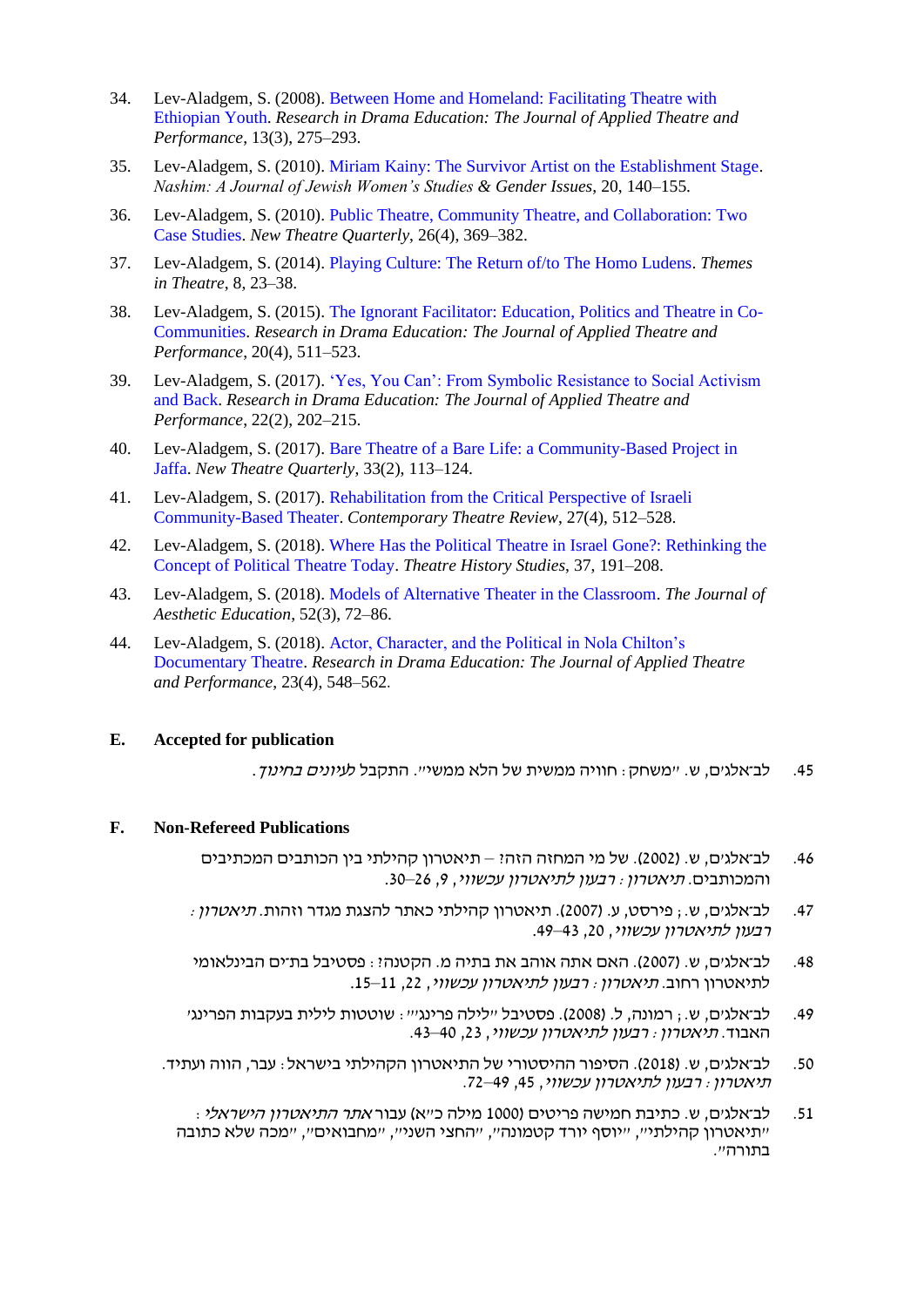#### **G. Papers presented at Scientific Conferences**

- 52. Lev-Aladgem, S. "Double Inversion in a Day-care Centre". FIRT (International Federation for Theatre Research) Conference, Tel-Aviv University, 1996.
- 53. Lev-Aladgem, S. "Carnivalesque Enactment at a Children's Hospital". 2nd Symposium of "Theatre and Anthropology", Brno, Czech Republic, 1996.
	- .54 לב־אלג׳ם, ש. ״דימויי זקנה במחזותיו של בקט״. הכנס הישראלי לגרונטולוגיה, תל־אביב, .1997
	- .55 לב־אלג׳ם, ש. ״תיאטרון קהילתי פוליטי בישראל״. פסטיבל התיאטרון הקהילתי הישראלי, גבעתיים, .1998
- 56. Lev-Aladgem, S. "Participative Performance at a Children's Hospital". FIRT Congress, University of Kent, Canterbury, U.K, 1998.

.57 לב־אלג׳ם, ש.; פירסט, ע. ״מתיאטרון קהילתי למדיה: מאובייקט לסובייקט״. כנס האגודה הישראלית לסוציולוגיה, ראשון לציון, .1999

- .58 לב־אלג׳ם, ש. ״נשים בתיאטרון הקהילתי״. הכנס השנתי הישראלי לאנתרופולוגיה, נצרת, .1999
- 59. Lev-Aladgem, S. "Audiences in Alternative Theatrical Events". The Theatrical Event Working Group of the International Federation of Theatre Research, Amsterdam, Netherlands, 1999.

.60 לב־אלג׳ם, ש.; פירסט, ע. ״במעגל השוליות: מתיאטרון קהילתי לתקשורת המונים״. הכנס ה־ 4 של האגודה הישראלית לתקשורת, אוניברסיטת חיפה, .1999

- 61. Lev-Aladgem, S.; First, A. "Israeli Community Theatre as a Site of Feminine Representation ". ICA Conference, Acapulco, Mexico, 2000.
	- .62 לב־אלג׳ם, ש. ״מחבואים ביפו ד׳: נשים מזרחיות כותבות את זהותן התרבותית בתיאטרון הקהילתי״. הכנס ה־9 ללימודי נשים ומגדר, אוניברסיטת תל־אביב, .2001
	- .63 לב־אלג׳ם, ש. ״של מי המחזה הזה? התיאטרון הקהילתי בין הכותבים, המכתיבים והמכותבים״. הכנס השנתי של האגודה הישראלית לחקר התיאטרון, האוניברסיטה העברית, ירושלים, .2002
		- .64 לב־אלג׳ם, ש. ״האירוע התיאטרוני בכיתה: מודלים של תיאטרון אלטרנטיבי בדרמה חינוכית״. כנס חינוך באמנויות, אוניברסיטת תל־אביב, .2002
- 65. Lev-Aladgem, S. "Community Theatre as a Site of Cultural Memory Re-formation". The XIV World Congress of FIRT, Amsterdam, Netherlands, 2002.
- 66. Lev-Aladgem, S. "Staging Communities: A Woman Perspective". The Symposium on Israeli Theatre, University of California, Los Angeles, 2003.
	- .67 לב־אלג׳ם, ש. ״טקסיות, טקס ודרמה: קשישים משחקים במרכז שיקומי״. הכנס ה־ 34 האגודה הישראלית לסוציולוגיה, בית ברל, .2003
	- .68 לב־אלג׳ם, ש. ״לשחק נשים מוכות, להיות נשים מוכות: מרכז-פריפריה בתיאטרון הישראלי״. מרכז ופריפריה בתיאטרון הישראלי, המכללה האקדמית אורנים, .2003
- 69. Lev-Aladgem, S. "The Israeli National Community Theatre Festival: The Real and the Imagined- Preliminary Details". The Theatrical Event Working Group Meeting: Festival Culture in Global Perspective, Erlangen, Germany, 2003.
- 70. Lev-Aladgem, S. "The Israeli National Community Theatre Festival: The Real and the Imagined- Preliminary Details". the International Federation for Theatre Research Annual Conference, The Theatrical Event working Group, St. Petersburg, 22 May – 27 May 2004.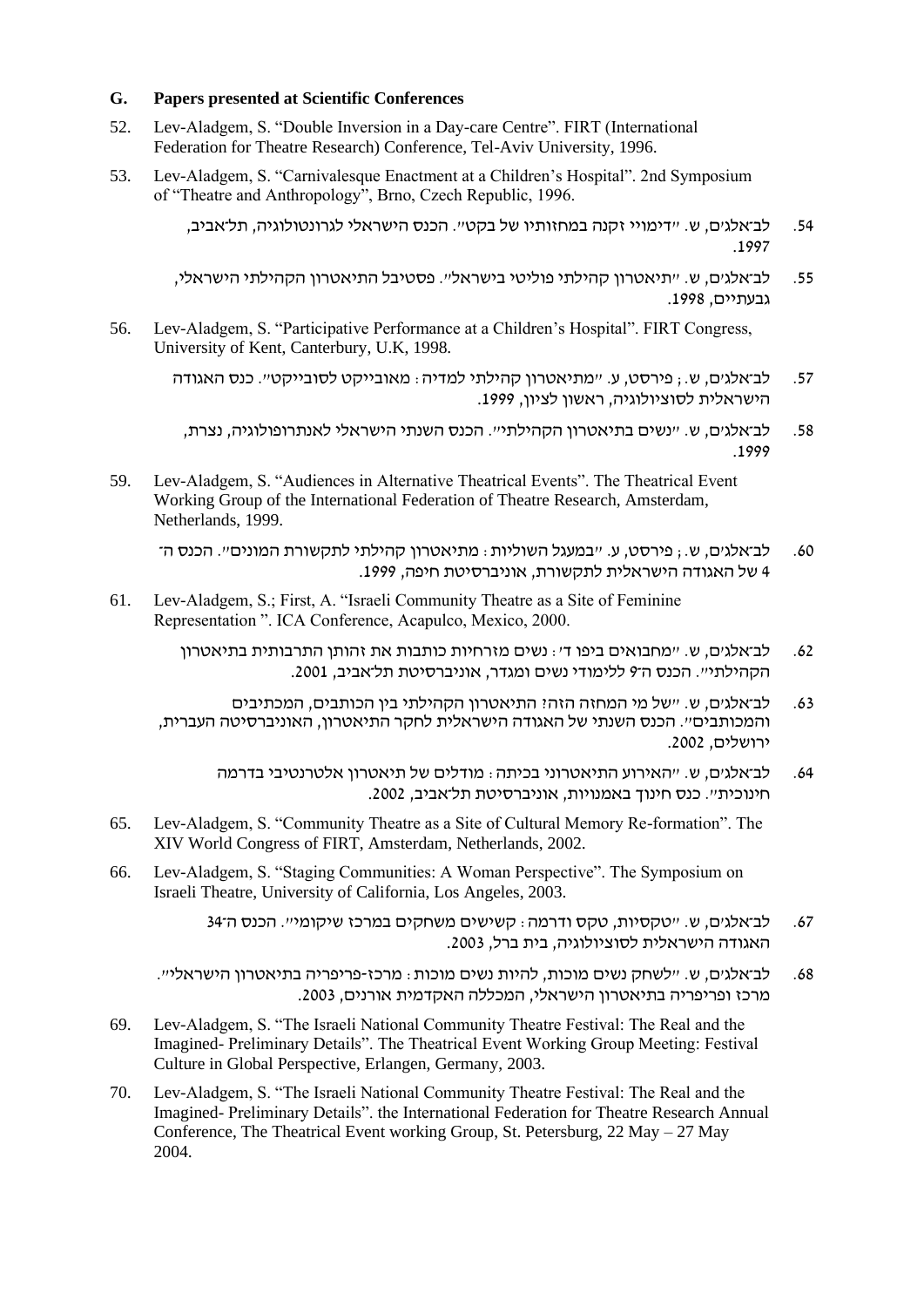- 71. Lev-Aladgem, S. "A participant in the editorial board meeting that took place in January 2005 in Stockholm". This board's project is to edit the forth coming book of The Theatrical Event working Group., 2005.
- 72. Lev-Aladgem, S. "The Eleventh Plague: Community-Based Theatre as Citizen Art of the Battered Women". Keynote Speech. The International Federation for Theatre Research Annual Conference, Washington, D.C, 26 June – 2 July 2005.
- 73. Lev-Aladgem, S. "Between Heaven and Earth: Rethinking Actors Education". The International Federation for Theatre Research Annual Conference, The Theatrical Event Working Group, Washington, D.C, 26 June – 2 July 2005.

.74 לב־אלג׳ם, ש. ״כשהאמת נשמעת כמו שקר צריך להמציא שקר שישמע כמו האמת: האישה האמתית של מרים קייני״. ללא לוין וללא אלוני: קולות אחרים בדרמה הישראלית, אוניברסיטת בן־גוריון בנגב ואוניברסיטת תל־אביב, 4 אפריל – 5 אפריל .2006

75. Lev-Aladgem, S. "Contemporary Israeli Drama and theater: The Polyphonic dimension". NAPH (International Conference on Hebrew Language, Literature and Culture), University of Minneapolis, Minnesota, 11 June – 13 June 2006.

> .76 לב־אלג׳ם, ש. ״העצמה אישית וקבוצתית באמצעות תיאטרון בקרב שחקני כדורגל״. הכנס לרפואה מתקדמת בספורט, ההתאחדות לכדורגל בישראל, רמת־גן, 29 בינואר .2007

77. Lev-Aladgem, S. "Theoretical Approaches to The Theatrical Event". The Theatrical Event Working Group Meeting: Preparing FIRT (International Federation for Theatre Research) coming Conference in South Africa, Paris, 2 February – 4 February 2007.

> .78 לב־אלג׳ם, ש. ״מתיאוריה לפרקטיקה וחזרה: תיאטרון בתוך קהילה כמקרה מבחן״. הכנס השנתי של האגודה הישראלית לחקר התיאטרון, סמינר הקיבוצים, תל־אביב, 20 בפברואר .2007

- 79. Lev-Aladgem, S. "Theatre as a Practice of Everyday Life among Young Ethiopian-Israelis". The International Federation for Theatre Research Annual Conference, University of Stellenbosch, South Africa, 10 July – 14 July 2007.
- 80. Lev-Aladgem, S. "Playing Culture: The return of/to Humo Ludens". The International Federation for Theatre Research Annual Conference, The Theatrical Event Working Group, University of Stellenbosch, South Africa, 10 July – 14 July 2007.

.81 לב־אלג׳ם, ש. ״מחוללות בקדמת הבמה: נשים מזרחיות בתיאטרון הקהילתי״. כנס מגדר וחברה, מכון ון ליר בירושלים, 19 בנובמבר .2007

- 82. Lev-Aladgem, S. "Playing Theory: From Uri Rapp to Jean-Luc Marion". The Theatrical Event Working Group Meeting: Preparing FIRT coming Conference in Seoul, Amsterdam, 10 January – 20 January 2008.
- 83. Lev-Aladgem, S. "Auschwitz: George Tabori's Little Joke". Marking Evil: The Memory of the Holocaust in Global Age, International Workshop, The Van Leer Jerusalem Institute, 29 December – 31 December 2008.
- 84. Lev-Aladgem, S. "The Bride from the Sea: Three Palestinian Women Playing in the Sand Box". The Annual International Conference of Performance Studies International (PSi), Zagreb, 24 June – 28 June 2009.
- 85. Lev-Aladgem, S. "From Performance to Proto-performance and Back: The Performance-Text of Three Palestinian Mothers". RS&PS Richard Schechner and Performance Studies. International Conference Honoring Richard Schechner on his 76th Birthday, University of Haifa, 19 January – 23 January 2011.

.86 לב־אלג׳ם, ש. ״תיאטרון ותרפיה בין מודרניזם לפוסטמודרניזם״. הכנס השנתי של האגודה הישראלית לחקר התיאטרון , החוג ללימודי התיאטרון, האוניברסיטה העברית בירושלים, 6 בפברואר – 7 בפברואר .2012

.87 לב־אלג׳ם, ש. ״מרחב של תקווה: בין ובין אסתטיקה, פוליטיקה ותרפיה״. הכנס השנתי של בית־הספר לטיפול באמנויות , אוניברסיטת חיפה, 2 אפריל .2012